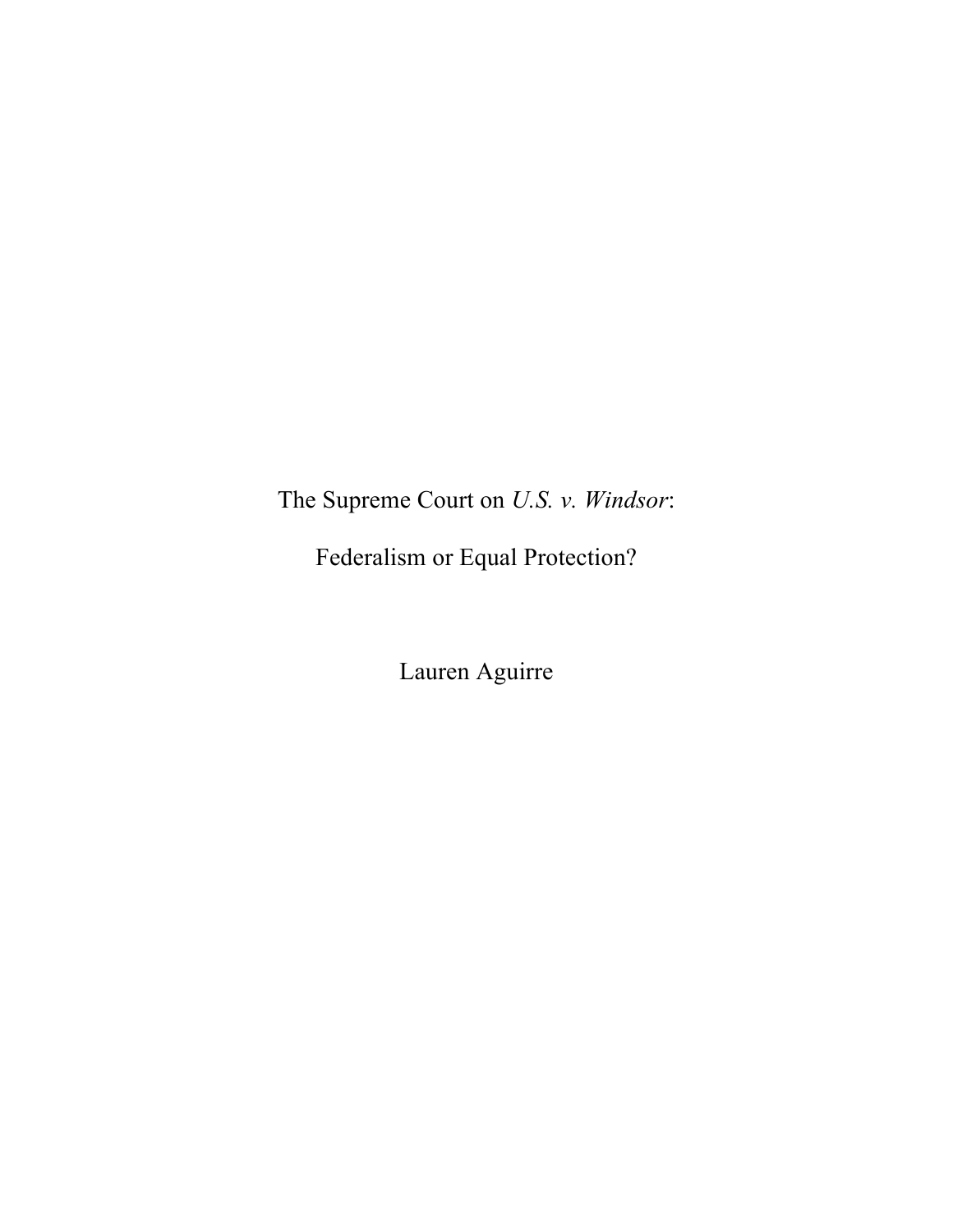### **Abstract**

The legalization of gay marriage has been a heated topic in the United States for many years. Most recently, the debate has turned to the nation's courts. In 2013, the Supreme Court decided *United States v. Windsor*. The Court's opinion struck down Section 3 of the Defense Of Marriage Act of 1996 (DOMA), allowing same-sex marriages to be recognized on the federal level. However, the opinion's reasoning is quite ambiguous. Part of the opinion cites federalism and states' rights as the reason for striking down the law, but another part depends on the equal protection and liberty guaranteed by the Fifth Amendment of the Constitution. I aim to assess and answer the question: Is the *U.S. v. Windsor* decision based in federalism or equal protection logic? The logic and reasoning behind this decision will play a big role in how the Court will decide potential future cases concerning same-sex marriage bans in the states. If the argument is based in federalism, it is likely future cases will be decided on the premise of states' rights and not in favor of same-sex marriage. On the other hand, if the argument is based in equal protection logic, future cases will most likely be decided in favor of legalizing same-sex marriage in the United States. While a section of the federal law was struck down, the reasoning in this case establishes whether state or federal law is absolute in the area of marriage.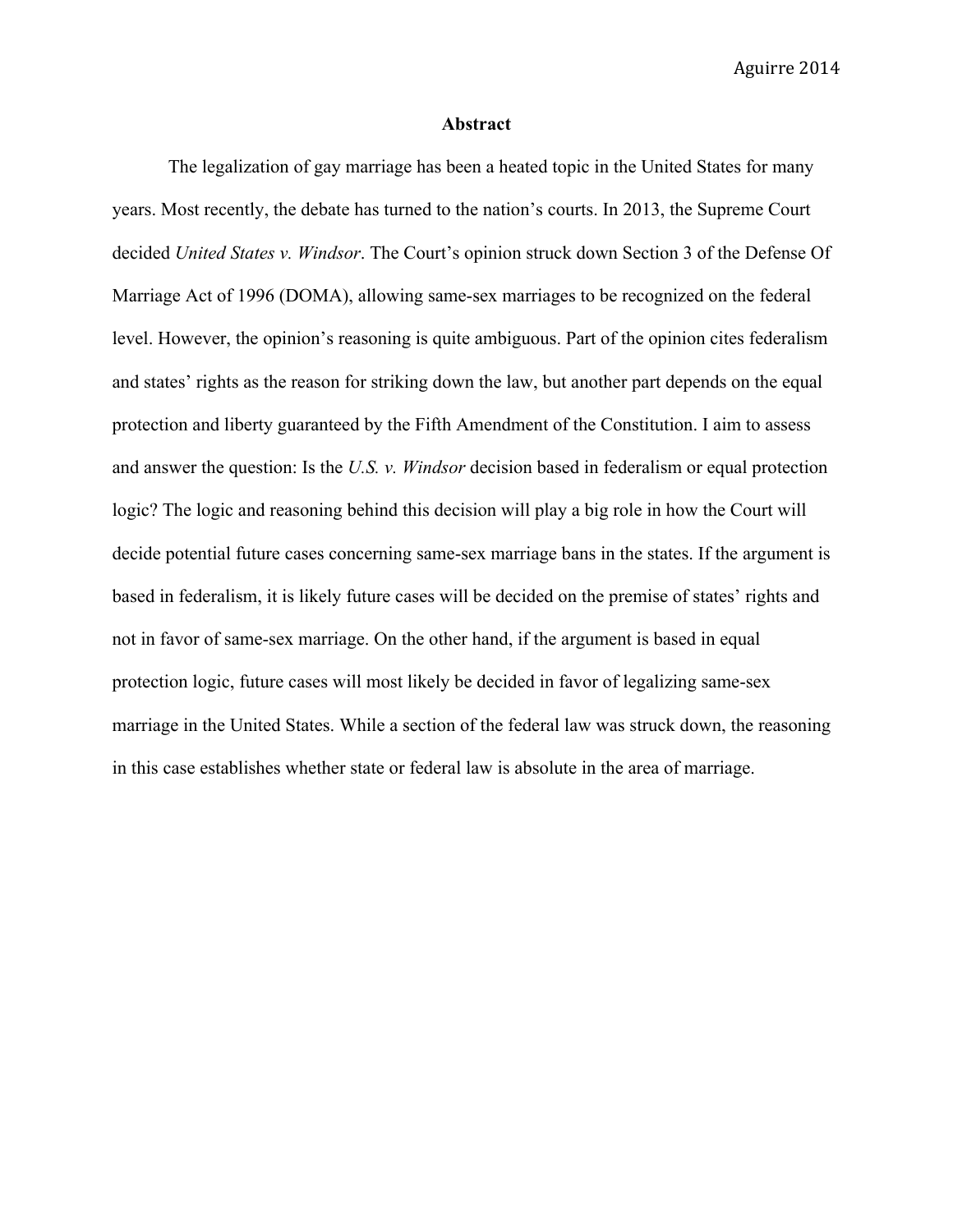### **Introduction**

Gay marriage and gay rights has been a heated topic of discussion in the United States for many years. The legalization of gay marriage has come to the forefront most recently. In 2013, the Supreme Court decided *United States v. Windsor*. The Court's opinion ultimately struck down Section 3 of the federal Defense of Marriage Act of 1996 (DOMA). This section had defined marriage as an explicitly and solely heterosexual institution for the purposes of federal law. *Windsor* allows same-sex marriages to be recognized on the federal level. However, the reasoning behind the Court's decision is quite ambiguous. A part of Justice Anthony Kennedy's majority opinion relies on the doctrine of federalism and states' rights, while another part depends on the equal protection guaranteed by the Fifth Amendment of the Constitution. I aim to assess and answer the question: Is the *U.S. v. Windsor* decision based in federalism or equal protection logic? The logic behind this decision will likely determine how the Court will rule in future cases that involve same-sex marriage bans passed by states. While a part of DOMA was struck down, the reasoning in *Windsor* will help establish whether state or federal law is absolute in the area of marriage. Discovering and determining which argument is the main thrust of the *Windsor* decision will clear up any legal conflicts between state and federal power this decision may have caused.

My analysis of this decision will begin, obviously, with the Court's opinion. Kennedy's argument is indefinite and the dissents in this case demonstrate the split in support for federalism logic or equal protection logic. Chief Justice John Roberts argues that the opinion is based in federalism logic while Justice Antonin Scalia asserts that the opinion is actually based in equal protection logic. These two dissents provide the framework for support on either side of this argument. Recent lower court decisions and secondary sources will be analyzed in light of these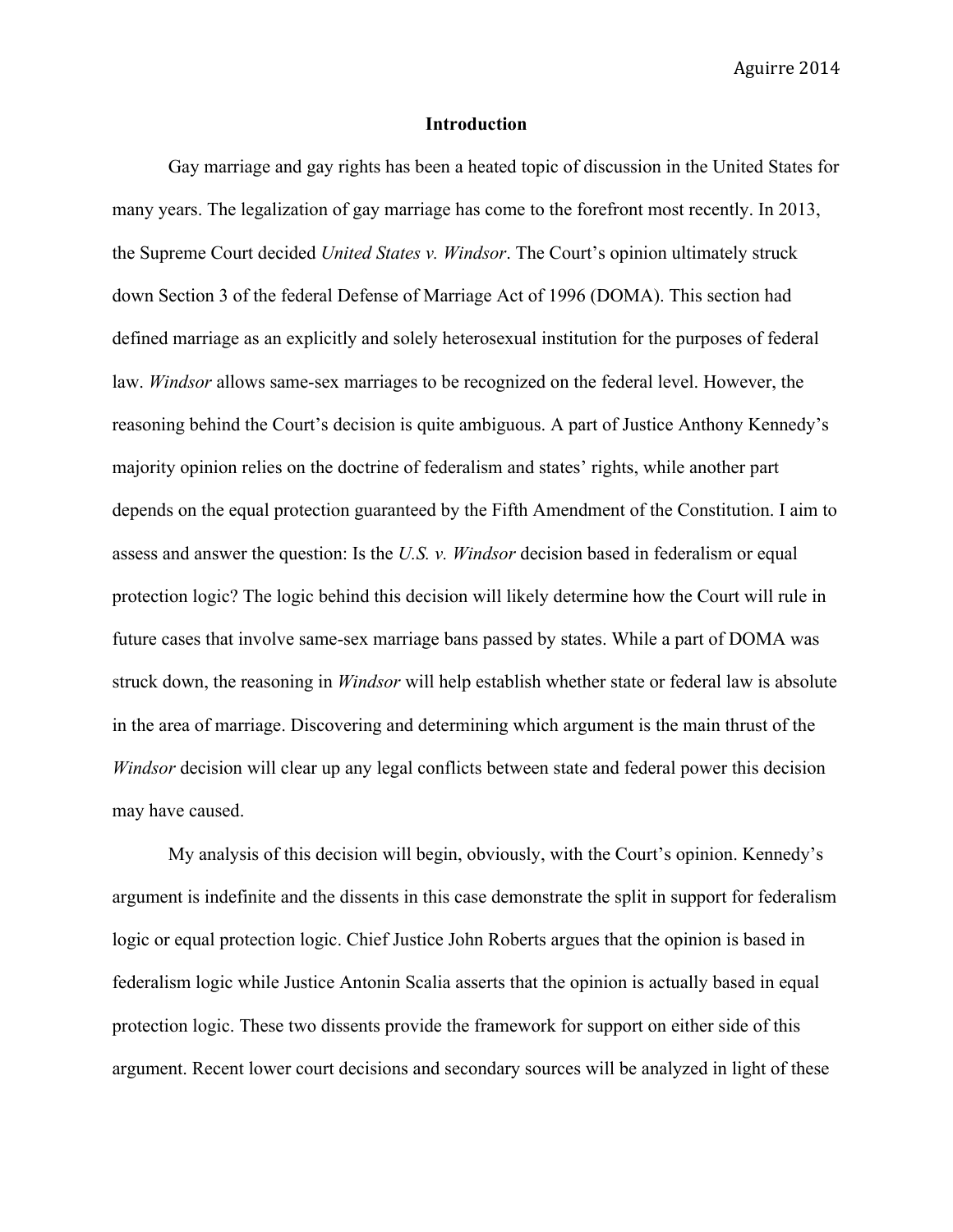two viewpoints. Lastly, I will examine the implications of the *Windsor* decision in light of Kennedy's past opinions in cases that discuss similar and pertinent topics to gay marriage. Kennedy has been the swing vote on the Court for many controversial cases. Given that the balance of the Court will not be altered drastically in the meantime, Kennedy's own tendencies and political leanings will likely play a huge role in determining how the Court will rule in future cases like *Windsor*.

While both interpretations of the opinion are plausible, it is more likely that the Court will rule future cases in line with equal protection logic. Interestingly, most lower court decisions that occurred after *Windsor* have chosen the equal protection argument over federalism logic. Only one recent decision in the Sixth Circuit has argued in favor of states' rights. Additionally, Kennedy and the Court have supported the expansion of gay rights and liberties in past decisions. This decision history points to the Court using the equal protection argument embedded the *Windsor* opinion to decide future cases that pertain to state gay marriage bans.

#### **The Supreme Court Opinion**

Kennedy wrote the majority opinion in *U.S. v. Windsor*. His argument relies on both the federalism, or states' rights, doctrine and the equal protection guaranteed by the Fifth Amendment in the Constitution. These arguments are not necessarily mutually exclusive, but using both can cause legal contradictions in relation to federal and state power. It is unclear which reasoning is the main thrust behind the decision. Dissents from both Scalia and Roberts attempt to explain which argument the case truly depends on. These justices end up on opposite sides – Roberts arguing for federalism and Scalia arguing for equal protection.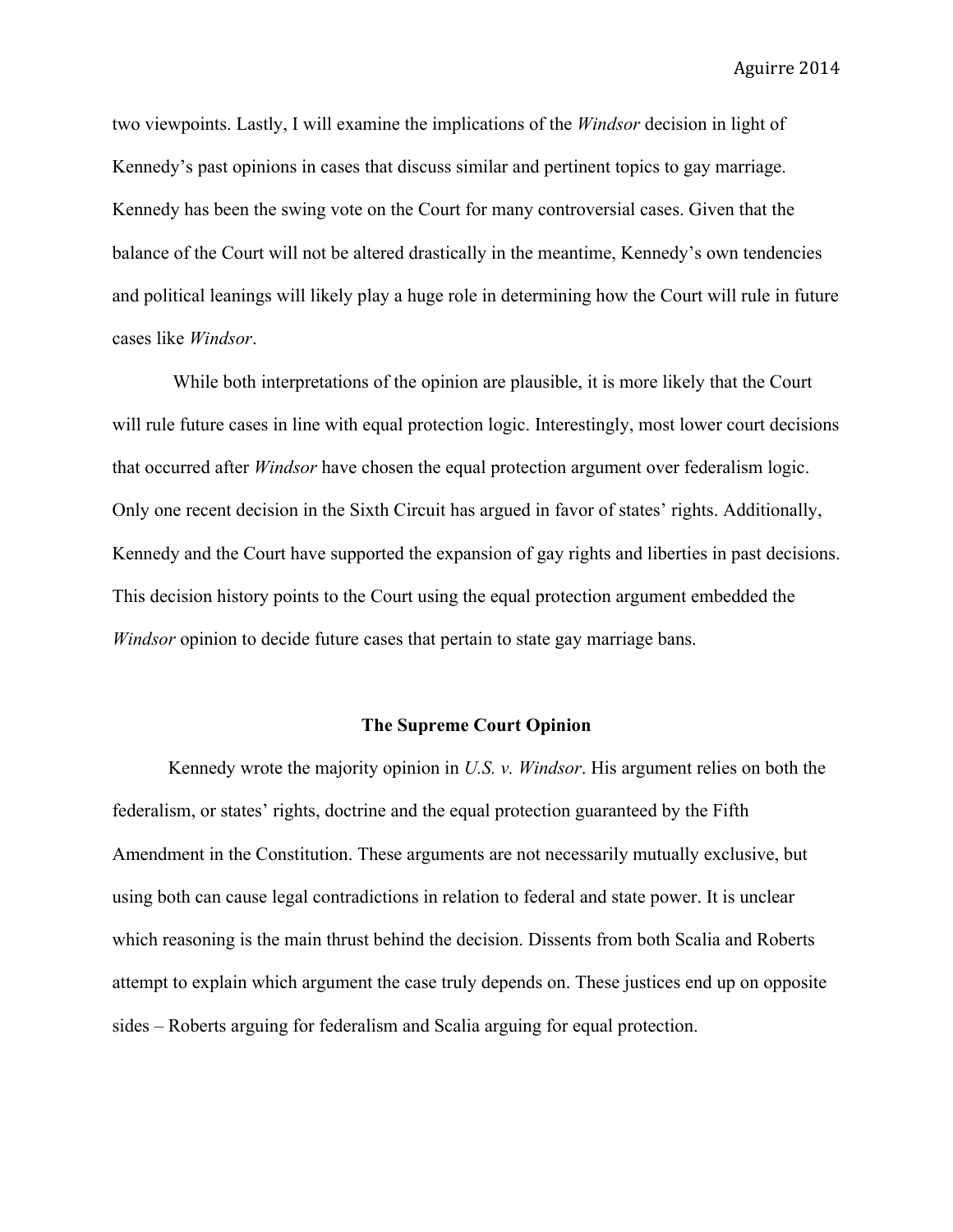#### *Kennedy's Majority Opinion*

Kennedy's argument in the majority opinion is very indistinct. He argues with the support of both federalism and equal protection logic. Either reasoning is credible, but using both makes it unclear whether state or federal law is absolute in the area

# of marriage.

The first part of the opinion focuses entirely on federalism. Kennedy states that the federal government has always deferred to the states with respect to domestic decisions, like those that involve marriage (*Windsor* 2013, majority opinion, 17). This allows each state to individually decide what marriage means. As a result, several states have declared gay marriage to be legal while many others have passed laws that ban same-sex marriage. This also allows states to set different age requirements to enter into a marriage (*Windsor*, 18). Because the ability to decide what marriage is and what it means is not delegated to the federal government, the Tenth Amendment leaves that decision up to the states. Kennedy further argues that the Defense of Marriage Act is a "federal intrusion on state power [and] is a violation of the Constitution because it disrupts the federal balance" (*Windsor*, 18). With this statement, Kennedy is essentially asserting that DOMA intrudes on states' rights and is therefore unconstitutional. This is very obviously federalism logic.

However, the opinion then shifts to consider an argument supported by the equal protection guaranteed under the Fifth Amendment. Here, Kennedy cites *Lawrence v. Texas* in stating that the consensual intimacy of two people of the same sex is a protected right that cannot be punished by the state (*Windsor*, 19). Kennedy also believes that New York's legalization of gay marriage is an extension of this idea and "gives further protection and dignity to that bond" (*Windsor*, 20). Under the Fifth Amendment, every private citizen has the right to love, lust after,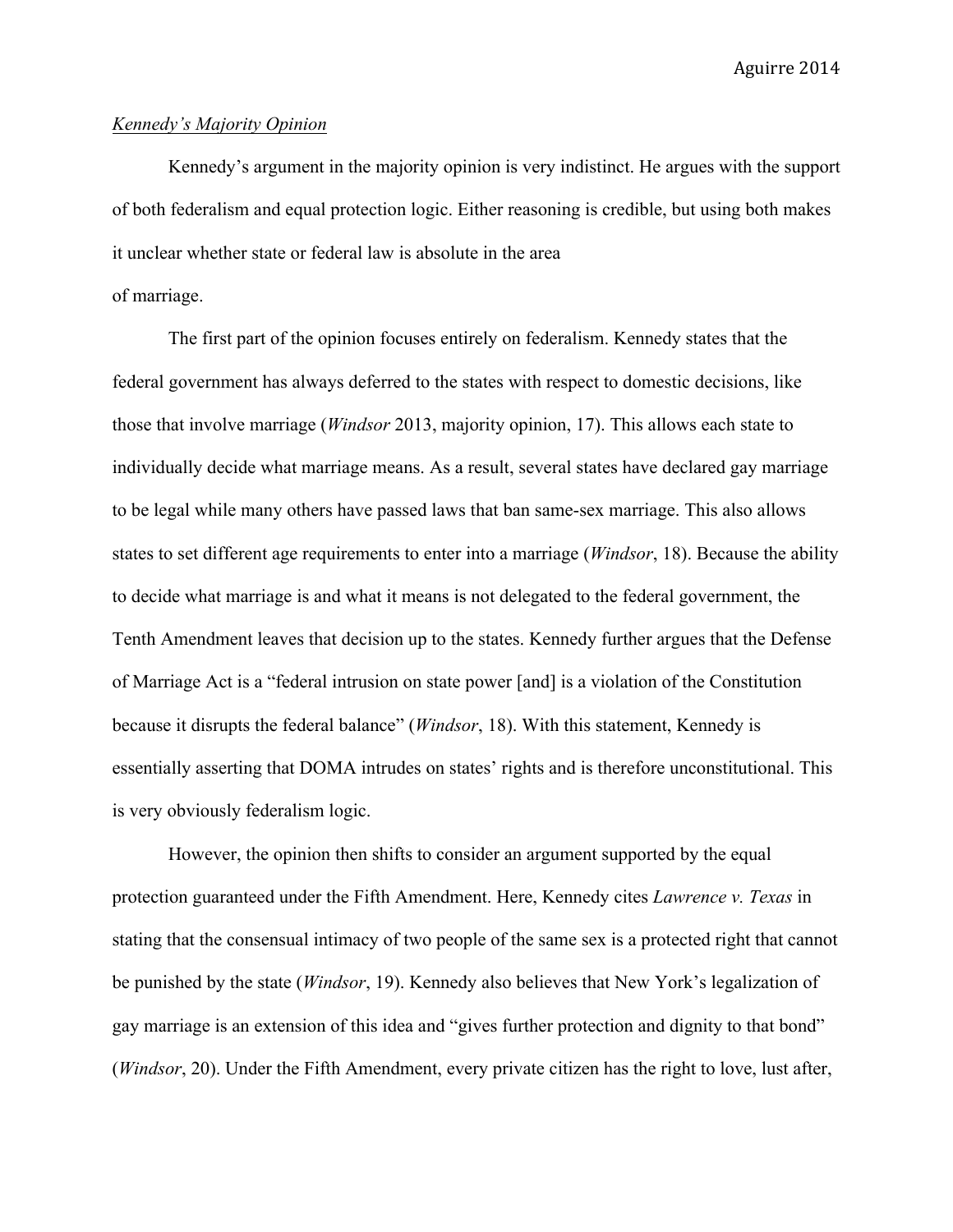and marry any other person – regardless of sex. This is a basic liberty guaranteed to every single person in the United States. Therefore, DOMA "seeks to injure the very class New York seeks to protect. By doing so it violates basic due process and equal protection principles applicable to the Federal Government" (*Windsor*, 20). Kennedy states here that DOMA seeks to limit the rights of citizens and is therefore unconstitutional. This part of the opinion is obviously based in equal protection logic.

While these two pieces of Kennedy's argument may not directly contradict each other logically, it presents a problem legally. The federalism argument still allows the states freedom to decide what marriage means. Under this logic, the state bans on same-sex marriage would hold. On the other hand, the equal protection argument gives federal law supremacy over any state laws that could be considered a violation of the people's right to liberty. By this reasoning, any and all state bans on gay marriage are unconstitutional. Kennedy never definitively states which argument has priority over the other. While he does make clear that this decision is not to be applied to the constitutionality of state bans on gay marriage, Kennedy essentially leaves his argument up to interpretation.

#### *Roberts' and Scalia's Dissents*

In response to the confusion in Kennedy's opinion, both Scalia and Roberts use their own dissents to determine whether federalism or equal protection is the main thrust of the *Windsor* decision.

Roberts supports the federalism argument. He argues that the "dominant theme of the majority opinion is that the Federal Government's intrusion into an area" usually reserved for the states is unsettling and unusual (*Windsor*, Roberts dissenting, 2). Roberts defends his position by pointing out that the majority opinion specifically discusses the historical precedent of states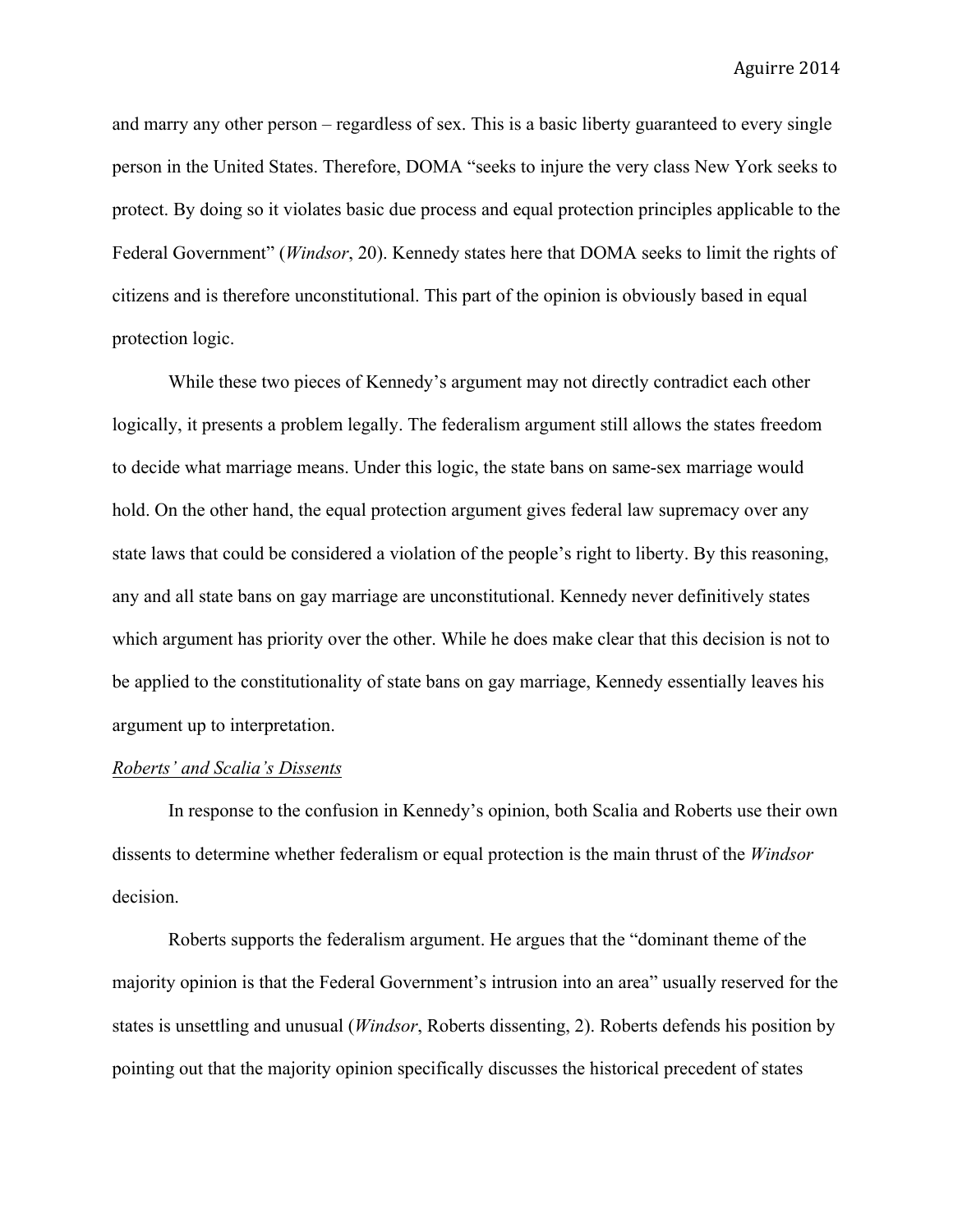deciding what it means to be legally married within its borders. He basically dismisses Kennedy's foray into equal protection as a swerve "off course" (*Windsor*, 2). Most significantly, Roberts states that the constitutionality of DOMA is neither an issue nor a part of the *Windsor* decision. He writes his dissent "only to highlight the limits of the majority's holding and reasoning…lest its opinion be taken to resolve…a question that…is not properly before" the Court (*Windsor,* 4). Roberts asserts that Kennedy's opinion is rooted in federalism logic and urges that the decision not be applied to the question of the legality of gay marriage.

Meanwhile, Scalia asserts that the opinion is actually based in equal protection logic. He argues that the majority opinion is confusing, but seems to claim "that this law is invalid on equal protection grounds" (*Windsor,* Scalia dissenting, 18). Scalia's scathing dissent states several times over that the majority opinion is insulting and demeaning to the federal government by claiming that DOMA is nothing less than institutionalized bigotry (*Windsor*, 21). Scalia believes DOMA should stand as it was signed into law. He also argues that the Court's majority opinion presents a slippery slope. Even though Kennedy explicitly states that the decision does not apply to the constitutionality of state bans on gay marriage, Scalia fears that it will be applied to those laws anyway. He believes the Court's opinion is mainly supported by the claim that DOMA harms the freedoms of individuals on the federal level. Scalia writes, "How easy it is…to reach the same conclusion with regard to state laws denying same-sex couples marital status" (*Windsor*, 23). Scalia states that Kennedy's opinion is based in equal protection logic and believes that the application of *Windsor* to state bans on gay marriage is wrong, but inevitable.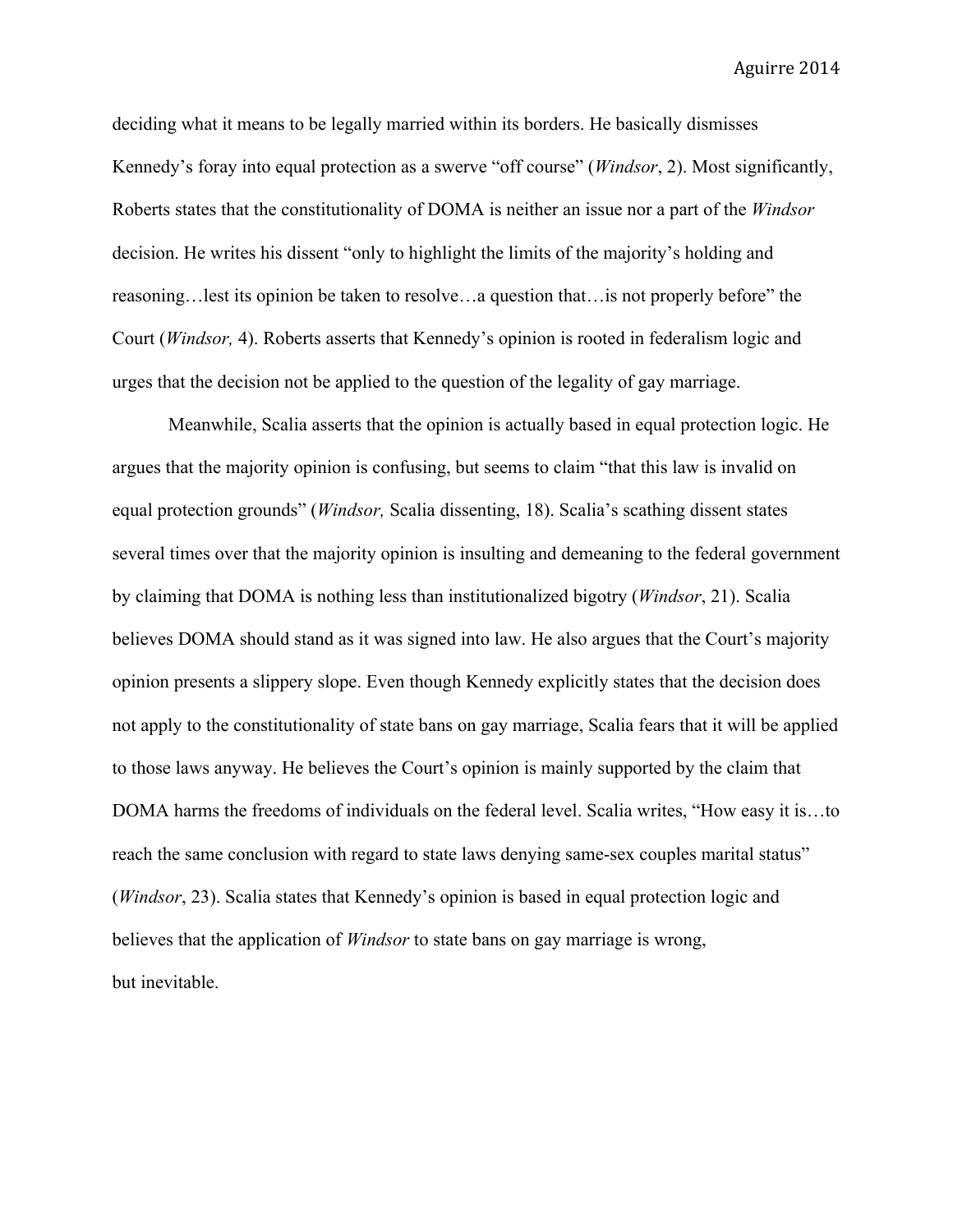The dissents of Roberts and Scalia frame out the discussion of federalism and equal protection arguments as embedded in the *Windsor* decision. These arguments carry over into the application of *Windsor* in lower court decisions.

#### **The Meaning of** *Windsor*

As the Supreme Court had feared, *Windsor* has been applied to many state bans on gay marriage. In the majority of these lower court decisions, the opinions applied federal protection logic – in line with Scalia's interpretation of *Windsor.* Only one recent case in the U.S. Court of Appeals for the Sixth Circuit applied federalism logic – as Roberts had argued. Additionally, scholars are almost evenly split between the federalism and equal protection argument. However, judging from the decisions made in lower courts, it is more likely that equal protection logic will outlast the federalism argument.

### *Federalism Interpretation*

The federalism argument has seldom been used in lower court decisions that apply and/or rely on *Windsor*. One of the few cases to do so is the recent decision in the Sixth Circuit. The opinion has argued to uphold state bans on gay marriage using federalism logic. This decision overturns the equal protection argument state courts have previously used to declare these bans on same-sex marriage unconstitutional.

The Sixth Circuit decision, called *DeBoer v. Snyder,* is the sole case decided after *Windsor* that upholds state bans on gay marriage. Circuit Judge Jeffery Sutton delivered the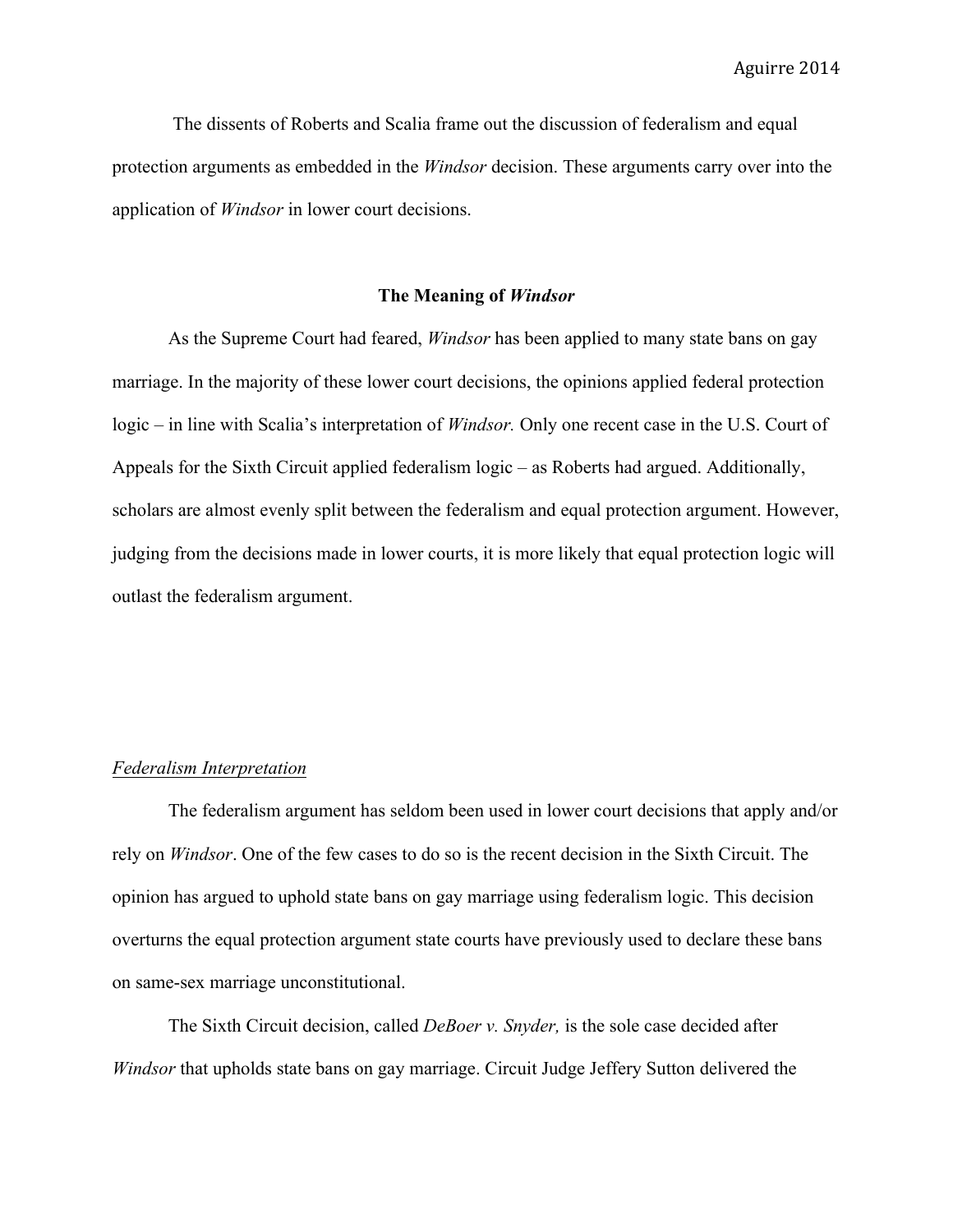opinion of the Sixth Circuit Court. While his discussion of *Windsor* clearly discusses both the equal protection argument and the federalism argument, Sutton's opinion ultimately falls in line with the federalism side of the discussion. He cites the Full Faith and Credit Clause. This guarantees that a legal heterosexual marriage in one state is also legal in all other states (*DeBoer* 2014, majority opinion, 38). Sutton also cites precedent, which argues that this Clause "does not require a State to apply another State's law in violation of its own legitimate public policy" (*DeBoer*, 38). Therefore, states that have bans on gay marriage are not required to recognize same-sex marriages that happen in other states because that would be in contradiction to their own laws. Sutton continually argues in favor of the sovereignty of the states over equal protection logic. He reasons that the "preservation of a State's authority to recognize, or to opt not to recognize, an out-of-state marriage preserves a State's sovereign interest in deciding for itself how to define the marital relationship" (*DeBoer*, 39). With this federalism reasoning, Sutton upholds state bans on same sex marriage. Therefore, this Sixth Circuit decision overturned the equal protection decisions of the state courts in Ohio, Michigan, Kentucky, and Tennessee.

Law and scholarly analysis of *Windsor* is just as divided as its majority opinion. Many of those that argue that the case is based in federalism doctrine assert that the Supreme Court is adjusting its view on federalism. Unlike in *DeBoer*, marriage definitions are not a large part of their arguments, but often can be applied to the gay marriage debate.

Out of the articles that use federalism logic, Marc Poirier's argument most closely resembles that of *DeBoer*. Poirier believes that *Windsor* uses the federalism argument, but he slightly redefines his understanding of federalism. He asserts that the federalism logic in Kennedy's opinion is actually what he terms as "localism" (Poirier 2014, 936). Poirier asserts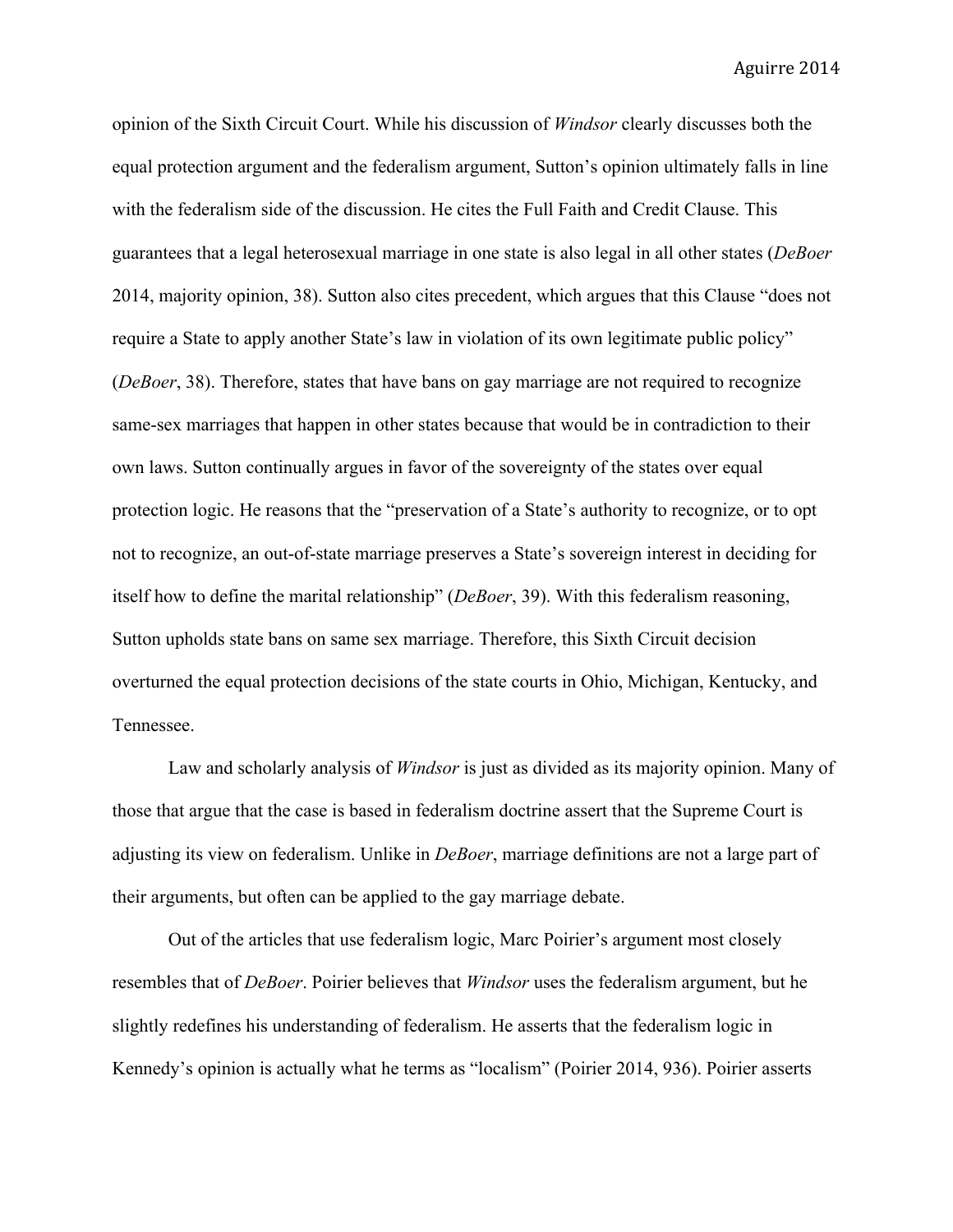that the changing understanding of "how the state and federal levels of government relate to one another and how both levels relate to…evolving understandings of liberty…inevitably occur[s] locally" (Poirier, 939). These understandings of federalism and liberty, or equal protection, are decided at the local level, and simply float up to the higher levels of government. Considering this, the states would have the license to define marriage however they want, and it would be the federal government's responsibility to acknowledge that license. This argument also allows for states to include same-sex couples in their definition of marriage. The federal government would then follow the lead the states set. The states do not order the federal government around, but the upper levels of government sense the changes in the wind and end up jumping on the bandwagon. Poirier's argument essentially echoes Sutton's reasoning in *DeBoer*. His "localism" definition of federalism is not all that different from the original definition. He simply approaches at the idea from a slightly different angle. Poirier's interpretation of *Windsor* means that the states, at the local level, ultimately decide what federalism and liberty are in the country.

While Poirier basically falls in line with Kennedy's simple understanding of federalism, Fulks and Range argue that *Windsor* actually sets a stronger standard for federalism. They believe that this decision "will undoubtedly be used as fuel for the ever-more-difficult war for federalism" (Fulks and Range 2013, 309). Fulks and Range assert that the "strong federalism undertones" of *Windsor* could be applied to any number of cases that deal with the intersection of federal and state law (326). *Windsor* might have applications outside of the area of gay marriage, like discrepancies in immigration law. Part of Tennessee's immigration law helps illegal immigrants transition to legal citizens of the United States, but the federal law would require the immediate arrest of these persons (Fulks and Range, 330). However, the state's police power and sovereignty gives the authority "to define sentences, consequences, and disabilities of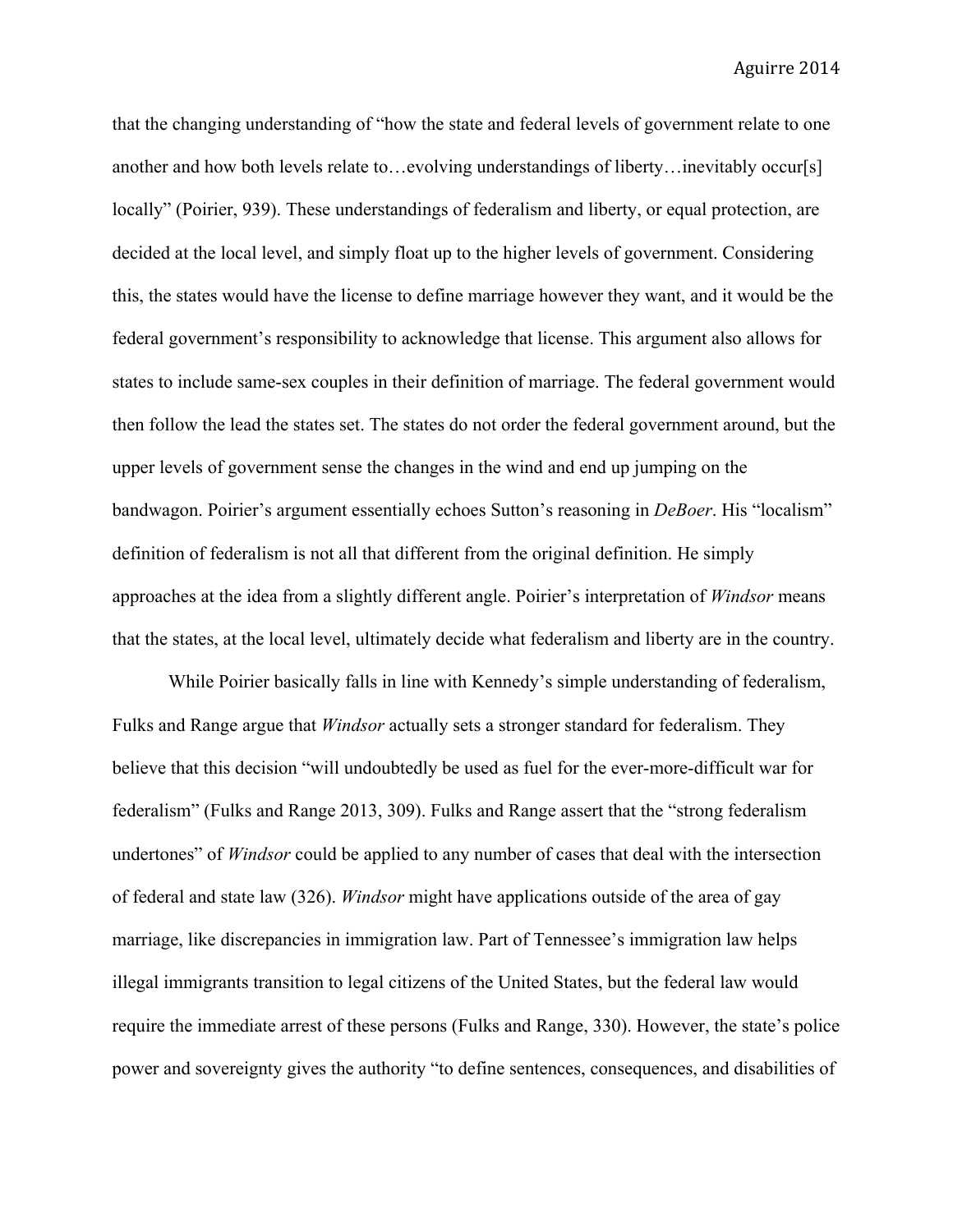state crimes…[to the] province of the states" (Fulks and Range, 330). Therefore, any federal law that has a similar function or purpose would be overstepping state power and should be declared unconstitutional. This is a similar situation as what is presented in *Windsor*. The Court struck down Section 3 of DOMA because this portion of the federal law oversteps each states' right to define what marriage is within its own borders. Fulks and Range interpret *Windsor* to be based in federalism logic and can be applied to areas of law outside of same-sex marriage.

Poirier along with Fulks and Range agree with *DeBoer* that *Windsor* is based in federalism logic. However, not all of these scholars agree in explicit terms. While Poirier and *DeBoer* argue that the federal government should simply stay out of state business, Fulks and Range assert that state sovereignty should actually overpower federal law in some instances. All of the discussed arguments show a range of interpretations inside the federalism logic camp. However, considering that there is only one single court decision that chooses this interpretation of *Windsor*, it is more likely that Kennedy's equal protection argument will become the basis for future decisions in the Supreme Court.

# *Equal Protection Interpretation*

The federalism argument is not without its merits, but there is much more support in the case law for an equal protection interpretation of *Windsor.* All of the state court decisions that incorporate *Windsor* argue in favor of equal protection. So far, *DeBoer* is the only case in which the courts have chosen a federalism interpretation. Considering this trend in court decisions, it is more likely that the Supreme Court will use the equal protection in upcoming cases of this nature.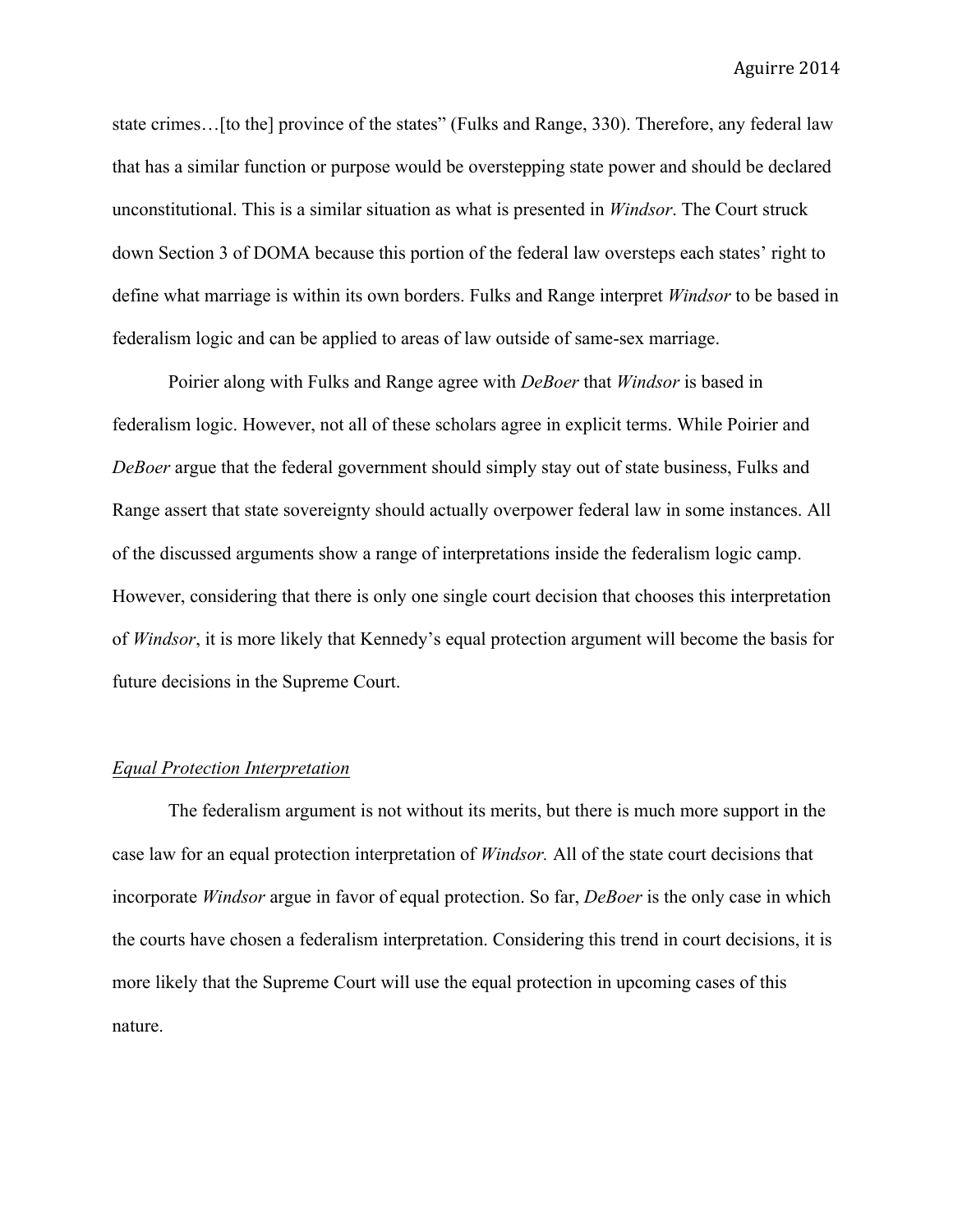While *Windsor* mostly discusses the Fifth Amendment in support of the equal protection argument, many of the lower court cases were presented with equal protection arguments that were rooted in the Fourteenth Amendment. However, this does little to change the substance of equal protection reasoning. In *Windsor*, Kennedy briefly mentions that "the equal protection guarantee of the Fourteenth Amendment makes that Fifth Amendment right all the more specific and all the better understood and preserved" (25). Considering the reasoning of the equal protection argument in *Windsor*, it is rational that this logic would evolve to rely on the Fourteenth Amendment. This Amendment was more explicitly intended to protect the liberties and freedoms of American citizens.

Courts in states across the nation have heard cases pertaining to gay marriage rights. In Utah, *Kitchen v. Herbert* declared certain state provisions unconstitutional because they banned same-sex marriage. Equal protection logic was the reasoning for declaring these laws void under the Constitution (*Kitchen* 2013, 2). Judge Robert Shelby wrote the opinion in this case. He argues that Utah's Amendment 3 "interferes with the exercise of the Plantiff's fundamental right to marry" (*Kitchen,* 33). This is a deprivation of the citizen's right to equal protection under the Fourteenth Amendment. Because the state did not show that the law "meet[s] a compelling government interest," the law is unconstitutional (*Kitchen,* 33). Shelby's argument is definitely draws from the equal protection logic embedded in *Windsor*.

In Ohio, *Obergefell v. Wymyslo* declared the state ban on gay marriage unconstitutional by requiring the state to recognize same-sex marriages on death certificates (2013, 2). Just as in *Kitchen,* Judge Timothy Black uses equal protection logic. Black cites *Loving v. Virginia*, stating that the freedom to marry is a right protected by the due process clause of the Fourteenth Amendment (*Obergefell v. Wymyslo*, 10). Because this right is taken from citizens with the state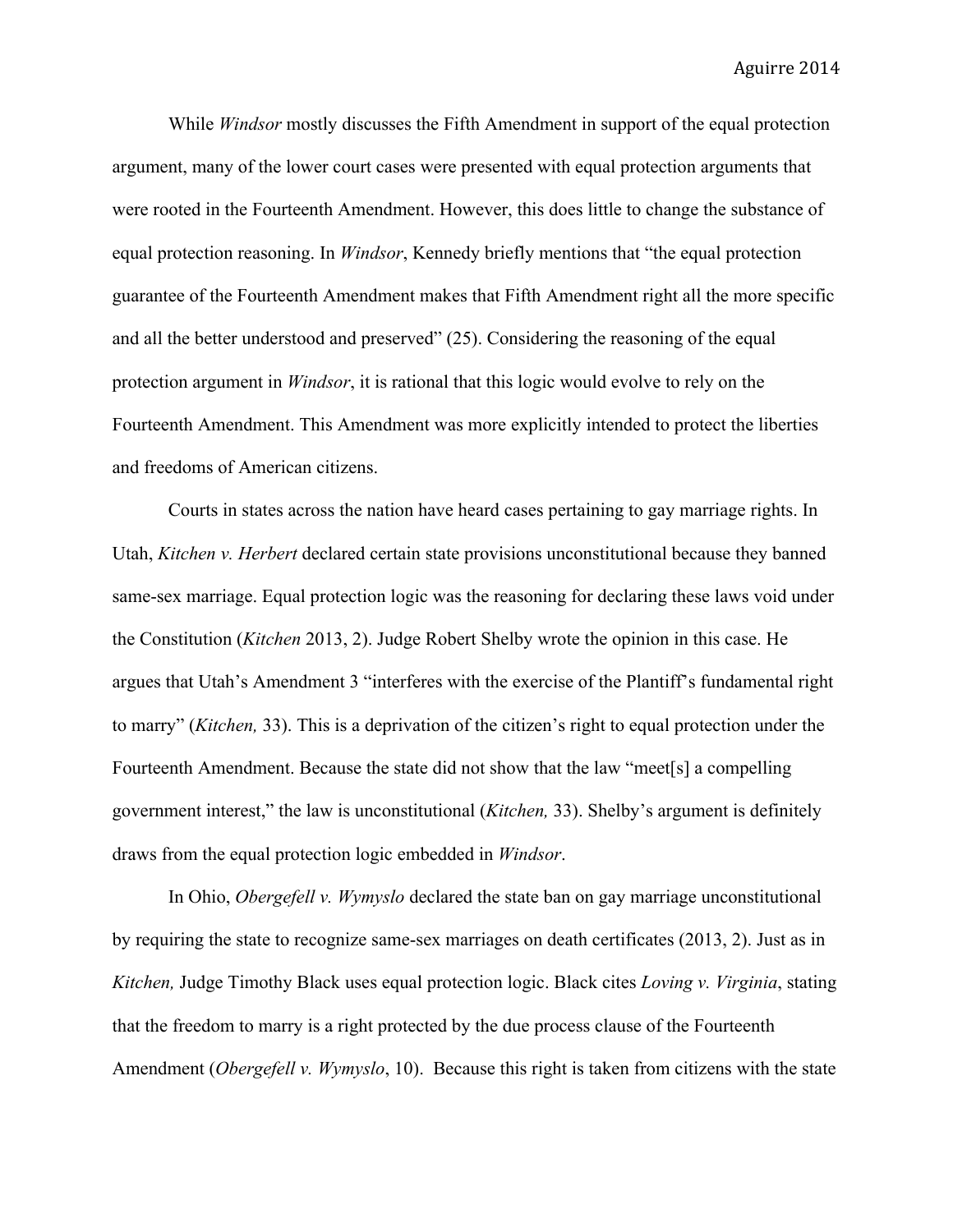ban on same-sex marriage, the ban is consequently unconstitutional. Black's argument also closely echoes the equal protection portion of *Windsor.*

In Texas, *De Leon v. Perry* struck down the state's constitutional amendment that defines marriage as a heterosexual-only institution (2014, 48). The Texas court uses the equal protection argument. In the opinion, Judge Orlando Garcia argues that the amendment is unconstitutional because "the right to marry is a fundamental right protected by the United States Constitution" under the Fourteenth Amendment (*De Leon v. Perry*, 31-32). Just as in the other cases, this reasoning also follows Kennedy's equal protection argument in *Windsor*.

These three decisions are just a small snapshot of the many cases decided in state and appeals courts concerning gay marriage after the Supreme Court's *Windsor* decision*.* All of these cases are listed on the SCOTUS blog as they have been decided on all governmental levels of the judiciary, and were eventually appealed to the Supreme Court. Every single one, with the exception of *DeBoer*, utilizes some version of the equal protection argument. Some draw on the Fifth Amendment, while others use the Fourteenth. Still others use the Due Process Clause while more decisions use the Equal Protection Clause. Yet, all of these decisions are firmly rooted in the equal protection logic Kennedy laid out in the majority opinion of *Windsor*.

Although the majority of decisions that reference *Windsor* use the equal protection argument, scholarly analysis of this case is pretty evenly divided between the two camps. However, those that believe *Windsor* is based in equal protection logic will most likely be proven right when this topic returns to the Supreme Court.

While scholarly analysis on the federalism side brought different understandings of federalism into the discussion, the analysis on the equal protection side is mostly uniform,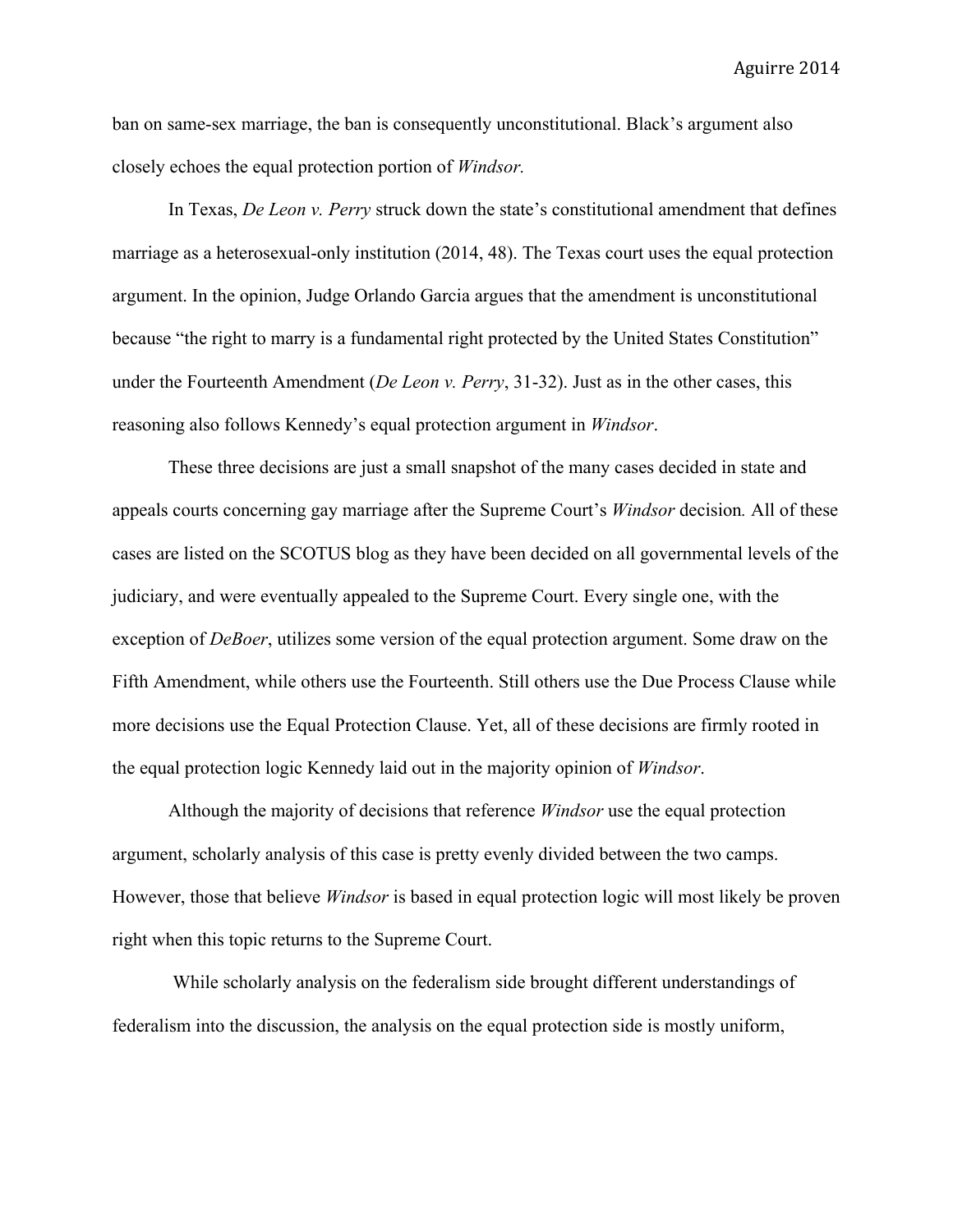though there is some extrapolation. These analyzes essentially follow the pattern of the equal protection argument in *Windsor*.

Bower discusses Kennedy's two-tiered opinion while arguing in favor of the equal protection interpretation. He argues that the *Windsor* opinion is too "nuanced and integrative" to endure on its own without "a methodology that is detailed, coherent, and replicable" (Bower 2014, 972). Kennedy's two-pronged reasoning in the opinion does lead to confusion, and is the reason for the split in interpretations of the case. However, Bower suggests that this situation could be remedied had Kennedy set up a guideline that could be applied to future cases. In the absence of such a guideline, the opinion is simply left up to individual interpretation. Bower explains his equal protection argument, and details a test that the Court could apply to future cases. He believes state bans on gay marriage should be declared unconstitutional because the "purported costs of same-sex marriage, even when viewed in a light most favorable to opponents of same-sex marriage, are insufficient to override the relative strength of the due process and equal protection interests of gay and lesbian individuals" (Bower, 972). Through devising this specific test using mathematical theory, Bower argues in favor of the equal protection interpretation of *Windsor*. Bower's analysis demonstrates that even with a strict test, the equal protection argument survives over any federalism concerns.

Like Bower, Araiza also wants the *Windsor* opinion to be more explicit, but his main contention with the decision is that it did not go far enough in applying the equal protection argument. He argues that the Supreme Court should have gone a step further than just simply evaluating the constitutionality of DOMA. Rather than only saying that DOMA violated the equal protection rights of citizens, *Windsor* should have also examined whether or not sexual orientation is a cause for discrimination alone – regardless of current or desired martial status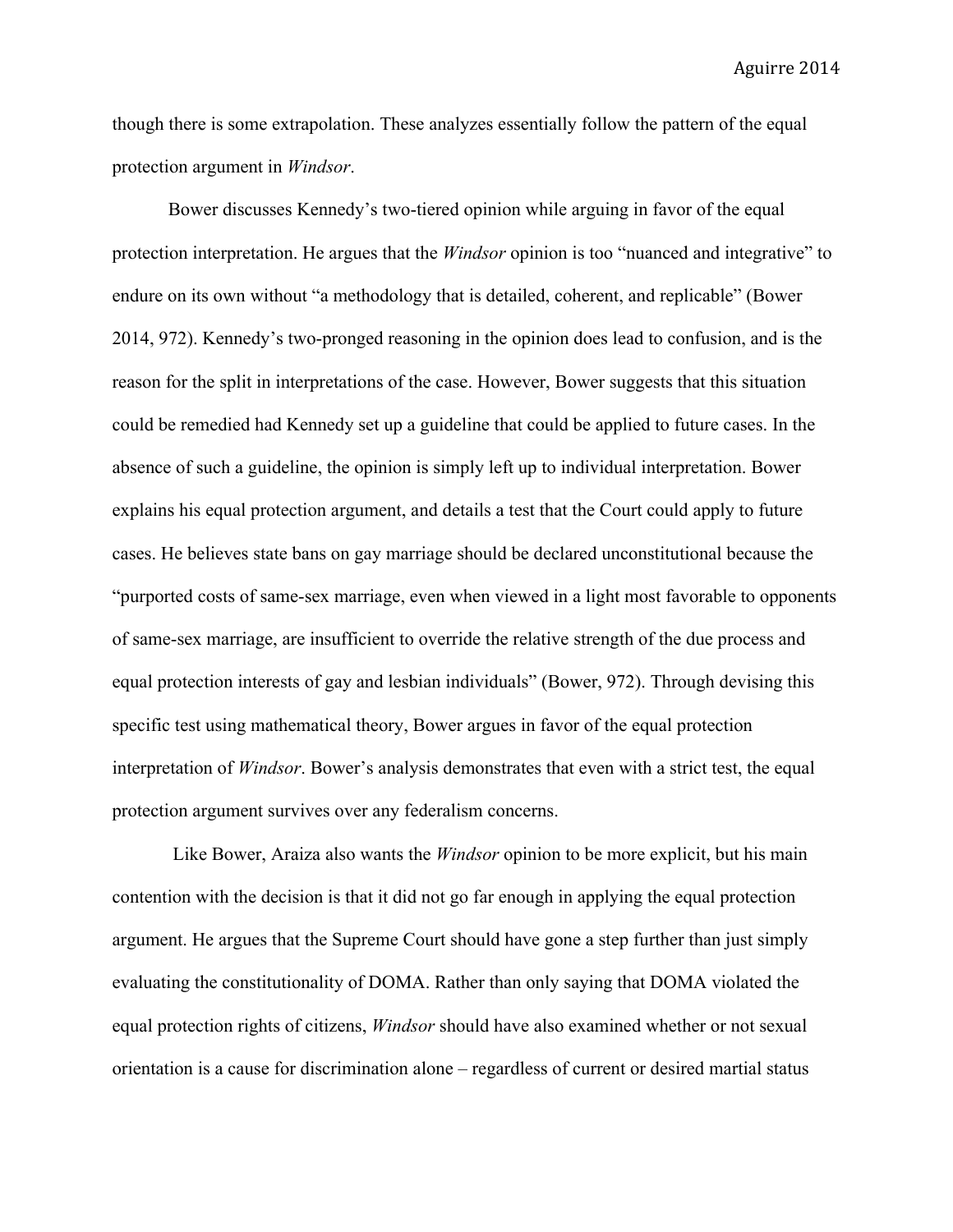(Araiza 2014, 367). At the very least, the Court could have examined the possibility of marriage discrimination outside of federal law. Had it applied equal protection logic more broadly, it is likely *Windsor* would have been the decision that legalized gay marriage in the United States. Instead, Kennedy explicitly states that this opinion is not intended to answer the broader question of the legality of gay marriage and should not be taken as a discussion of this question. The decision only removes discrimination against gay marriage at the federal level, still allowing the states to define marriage however they should see fit. Araiza believes that *Windsor* is firmly rooted in equal protection logic. So much so, that the Court could have further extended its reasoning to invalidate all state bans on same-sex marriage in the United States. In addition, the Court could have gone even further and determined that sexual orientation is a cause for discrimination in multiple areas of law, not just in obtaining a marriage license. However, to do so, Kennedy would have had to ignore the federalism side of his reasoning. This is not something that he, nor the Court, could have logically or feasibly done.

Both Bower and Araiza argue that *Windsor* is couched in equal protection doctrine. However, they disagree in how much support the case has for this doctrine. Bower attempts to clear confusion in the Court's opinion by surmising a test that can be applied to similar cases in the future. Conversely, Araiza states that equal protection logic is so completely entrenched in the *Windsor* decision that the Court could have went ahead and banned all definitions of marriage that excluded same-sex couples on all levels of government. These two analyzes provide an interesting clash of ideals on the equal protection argument side of this debate. Considering that the majority of court decisions follow equal protection logic, it is probable Araiza will get his wish in the near future. Once the Court is able to revisit this topic, it will most likely use equal protection logic to decide cases of a similar nature.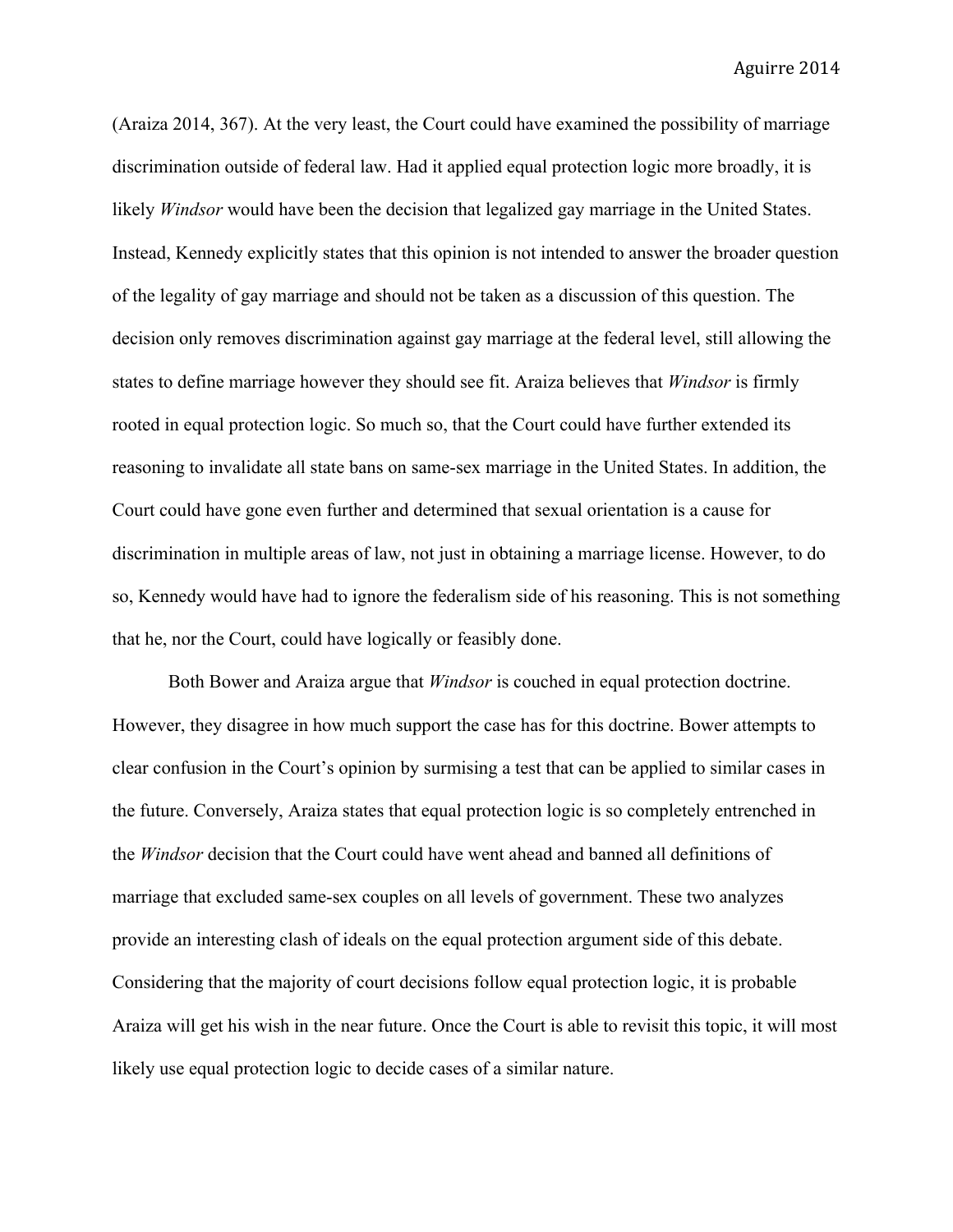### **The Implications of** *Windsor*

Since *Windsor* was decided, the national debate surrounding same-sex marriage has reached its height. As previously discussed, analysis of the opinion split into two main camps – federalism and equal protection. But this discussion was not seen in lower court decisions until *DeBoer*. In considering Court precedents, it becomes very likely that the Court will use the equal protection argument to decide future cases that concern

# gay marriage.

Prior to *DeBoer*, the Supreme Court seemed reluctant to decide on same-sex marriage once again. When the first round of lower court decisions that argued in favor of equal protection reached the Court, the justices denied all of the certs (Howe 2014). As a direct result, the lower court decisions were upheld as law. This situation essentially legalized gay marriage in the states that had brought appeals to the Supreme Court. The Court may have decided not to hear or decide these cases because there was not a single point of contention between any of the lower court decisions. All of them had reached the same conclusion, so a ruling from the Court could be seen as unnecessary and redundant. However, the federalism-supporting ruling in *DeBoer* overturned all of the equal protection arguments that were brought to the Sixth Circuit. This contention will likely push the Supreme Court into deciding *DeBoer* on appeal.

If the Court decides to hear *DeBoer*, it is very likely that the opinion will reflect and expand upon the equal protection argument in *Windsor*. Because Justice Kennedy has been the swing vote in many controversial cases, the Court's majority opinion will ultimately depend upon his reasoning. Even though Kennedy was largely unclear about which doctrine he fully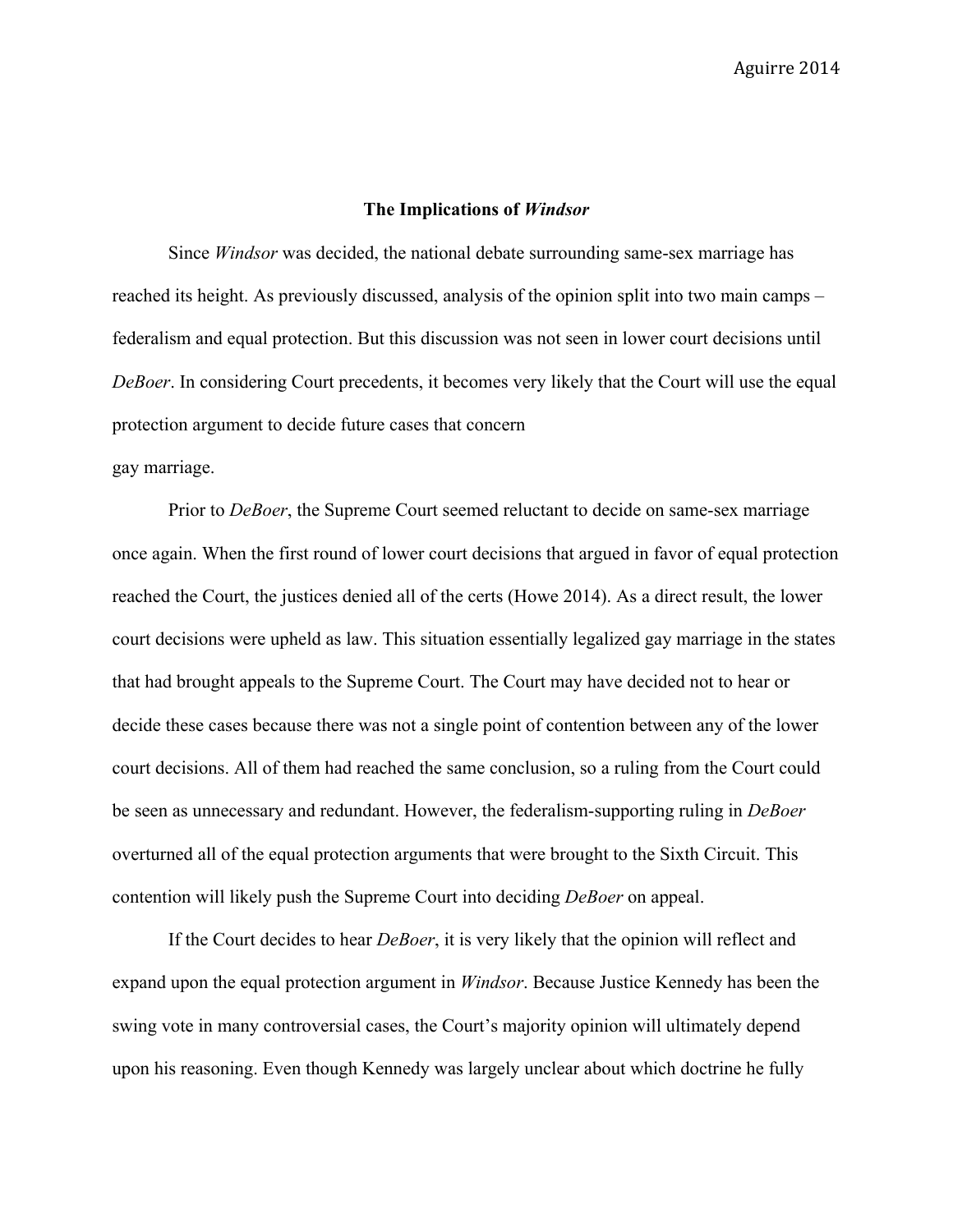supports in *Windsor*, he is still much more likely to argue in favor of equal protection logic over any federalism concerns.

Kennedy has a record of deciding controversial cases like *Windsor* in light of equal protection concerns. This history includes the sexual orientation discrimination case *Romer v. Evans* and the sodomy law case *Lawrence v. Texas.* Kennedy wrote the majority opinion for both of these decisions. In *Romer*, the Court struck down one of Colorado's constitutional amendments in light of the Equal Protection Clause of the Fourteenth Amendment; this amendment precluded all laws that were designed to prevent discrimination based on sexual orientation (*Romer* 1996, 1). Kennedy asserted that the state constitutional amendment "classifie[d] homosexuals not to further a proper legislative end but to make them unequal to everyone else" (*Romer,* 13). This argument falls directly in line with the equal protection logic he employs in *Windsor*. Kennedy's tendency to agree with this reasoning is continued with *Lawrence*. This decision struck down a Texas statue, which criminalized certain intimate sexual relations between two people of the same sex, because it violated the Due Process Clause of the Fourteenth Amendment (*Lawrence* 2003, majority opinion). Kennedy argued that "liberty protects the person from unwarranted government intrusion into a dwelling or other private places" (*Lawrence*). This reasoning is also fairly similar to the equal protection reasoning he included in *Windsor*. Kennedy tends to decide in favor of expanding the rights and freedoms of gay citizens of the United States. He is also very partial to the equal protection argument. Considering Kennedy's decision history on subjects similar to those discussed in *Windsor*, it is all the more likely that the Court will decide *DeBoer* with the application of the equal protection argument.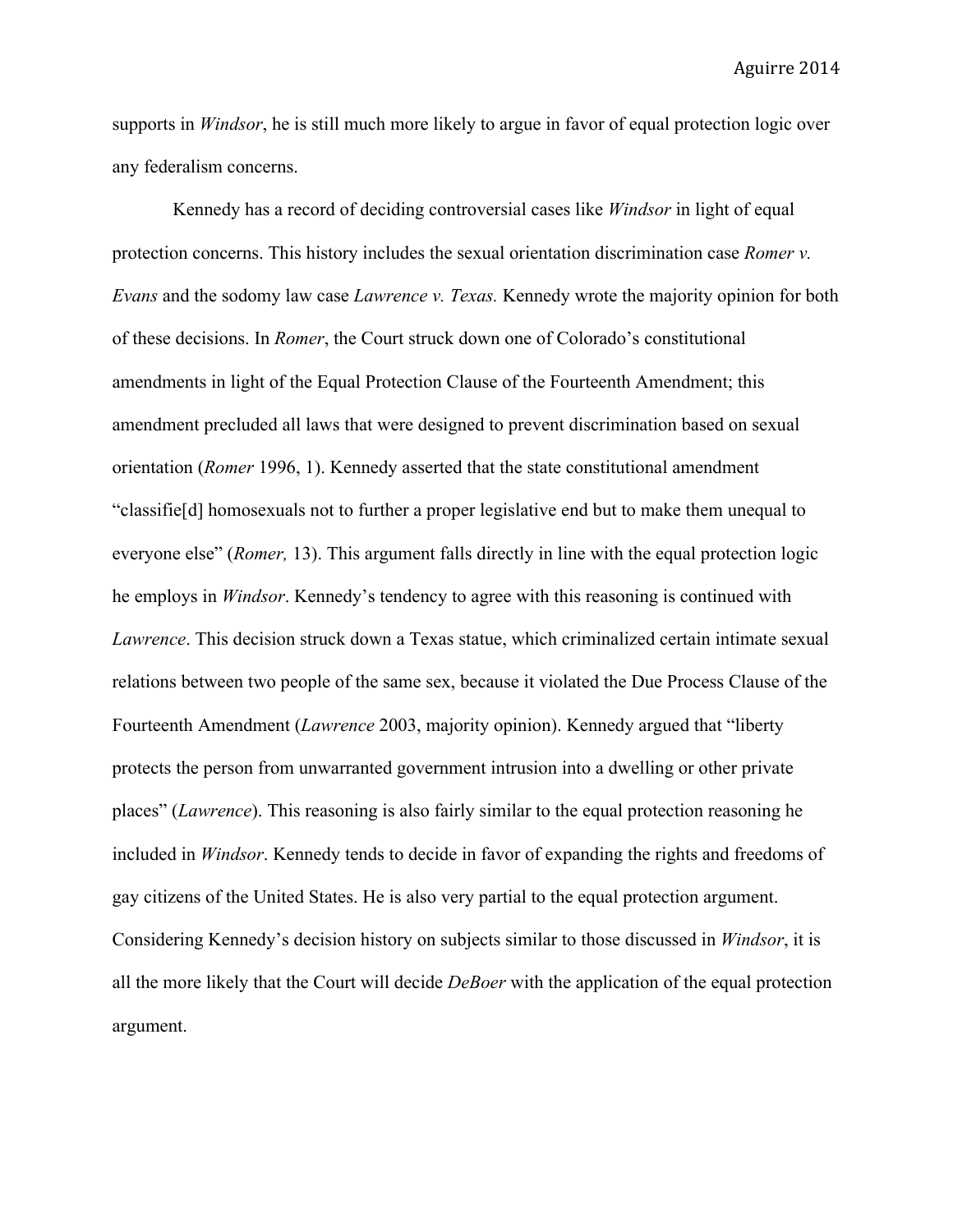The Court may also be swayed to employ an equal protection argument due to the presence of legal same-sex marriages in many different states across the nation. It seems logical that the justices would hesitate to overturn what is already law in a majority of the states (Liptak 2014). This kind of reasoning can also be seen in *Windsor*. The Court specifically stated that the decision did not address nor discuss the larger question of the legality of gay marriage. This statement might have been included because the Court did not want to cause too many ripples and disruptions in the status quo with a single case decision. If this is assumed to be true, then it is reasonable to extrapolate that the Court would do the same for future cases. This situation only gives the Court more reason to employ equal protection doctrine when deciding *DeBoer* – if only to reinforce current legal gay marriages in the select states.

Finally, if all of the above is assumed to be true, the Court may use *DeBoer* to ultimately legalize gay marriage on all levels of government. If the Court decides to do so, it would apply the reasoning of the equal protection argument. This kind of situation is not without precedent. The Court struck down all anti-miscegenation laws as unconstitutional in the 1967 case *Loving v. Virginia*. Unsurprisingly, the Court did this because these laws violated the Equal Protection and Due Process Clauses of the Fourteenth Amendment (*Loving*, 1). This decision resulted in the automatic legalization of all interracial marriages and still allows interracial couples to freely marry today. This decision severely limited state policies. Considering this precedent, it becomes even more likely that the Court will make a similar ruling should it decide to hear *DeBoer*.

The immediate effects of *Windsor* in the lower courts, along with the Court's decision history on subject matters similar to gay marriage, point to the use of equal protection logic in future decisions of this nature. Past precedent brings more plausibility to the Court finally striking down any and all state bans on gay marriage in America.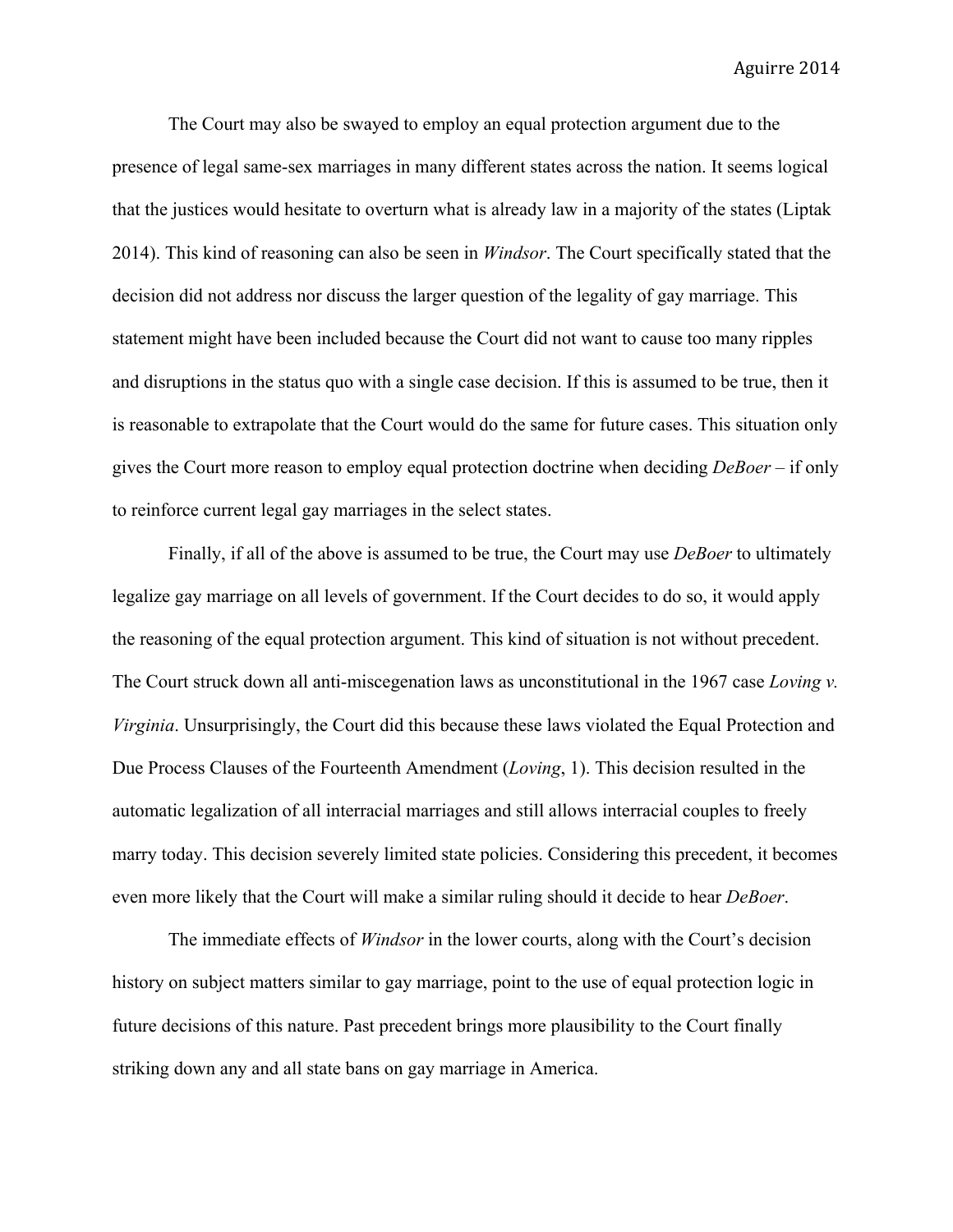# **Conclusion**

In light of the unclear opinion in *Windsor*, two interpretations of its reasoning have emerged – federalism and equal protection. The majority of lower court decisions have depended upon equal protection logic. *DeBoer* is the only case to employ a federalism argument. Meanwhile, scholars are fairly evenly divided between these two interpretations. Eventually, the Court will join this debate and re-examine the *Windsor* decision on its own. I assert that the Court will determine that *Windsor* was based in equal protection logic the entire time. This clarification will most likely occur in the near future when the Court hears and decides *DeBoer* to clear up discrepancies and conflicts between lower court decisions. With this decision, the Court will assert that federal law is absolute in the area of marriage. Any and all state bans on same-sex marriage will be declared unconstitutional. Essentially, the *Windsor* decision is a huge precursor to the implementation of *Loving*-like limitations on state policies. *Windsor* has kickstarted a chain reaction that will eventually lead to the legalization of gay marriage in the United States.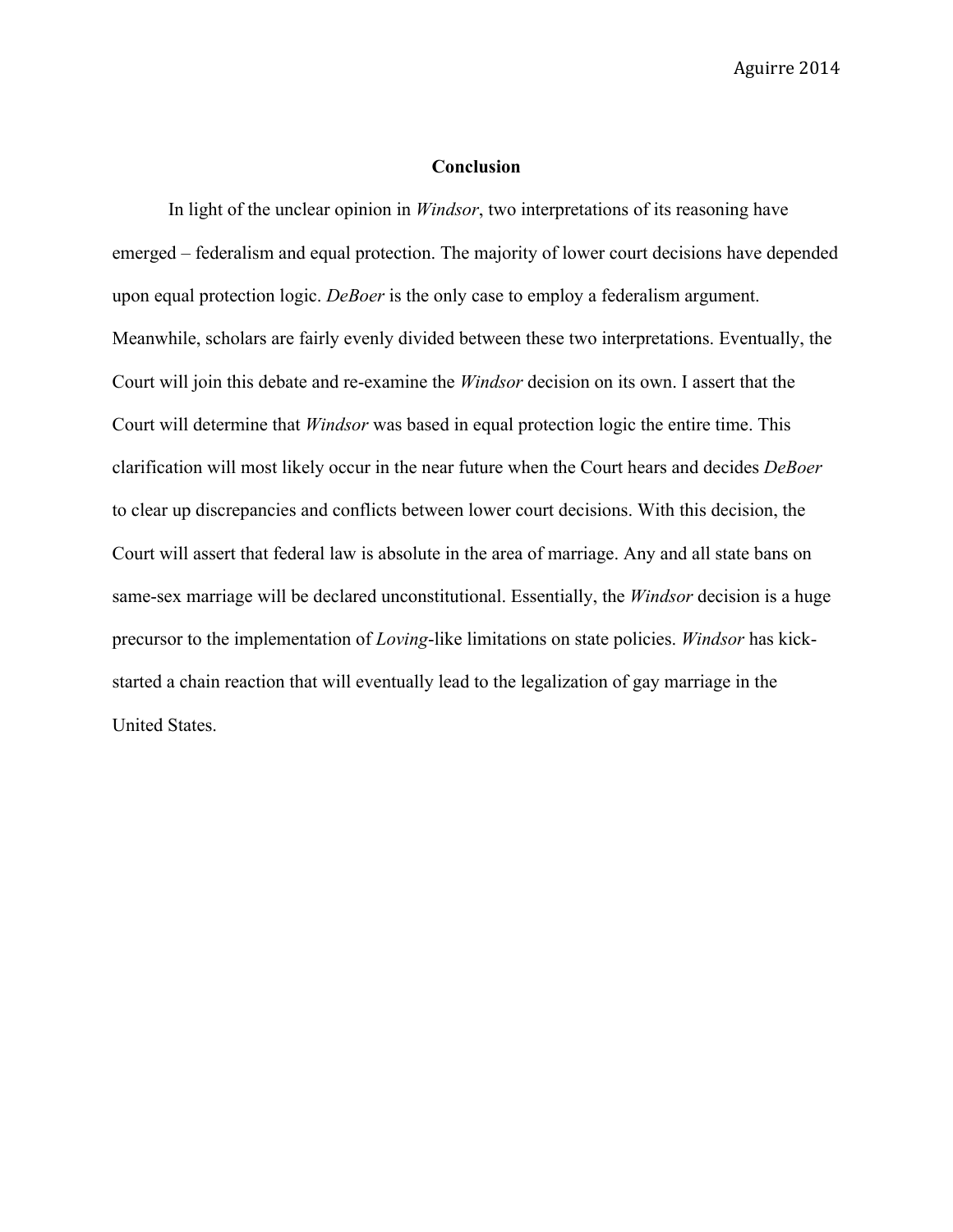# **Bibliography**

### *Table of Cases*

*DeBoer v. Snyder* Nos. 14-1341; 3057; 3464; 5291; 5297; 5818 (2014) *De Leon v. Perry* Case No. SA-13-CA-00982-OLG (2014) *Kitchen v. Herbert* Case No. 2:13-cv-217 (2013) *Lawrence v. Texas* 539 U.S. 558 (2003) *Loving v. Virginia* 388 U.S. 1 (1967) *Obergefell v. Wymyslo* Case No. 1:13-cv-501 (2013) *Romer v. Evans* 517 U.S. 620 (1996) *United States v. Windsor* 570 U.S. \_\_\_ (2013)

## *Secondary Sources*

Araiza, W. D. (2014). After the Tiers: Windsor, Congressional Power to Enforce Equal Protection, and the Challenge of Pointillist Constitutionalism. *Boston University Law Review*, *94* (2), 367 – 413.

Bower, C. (2014). Juggling Rights and Utility: A Legal and Philosophical Framework for Analyzing Same-Sex Marriage in the Wake of United States v. Windsor. *California Law Review*, *102*, 971.

Fulks, M. A., and Range, R. S. I. (2013). Could Windsor Revive Federalism: The States' Right to Protect Citizens Following DOMA's Demise. *Tennessee Law Review*, *81*, 307 – 338.